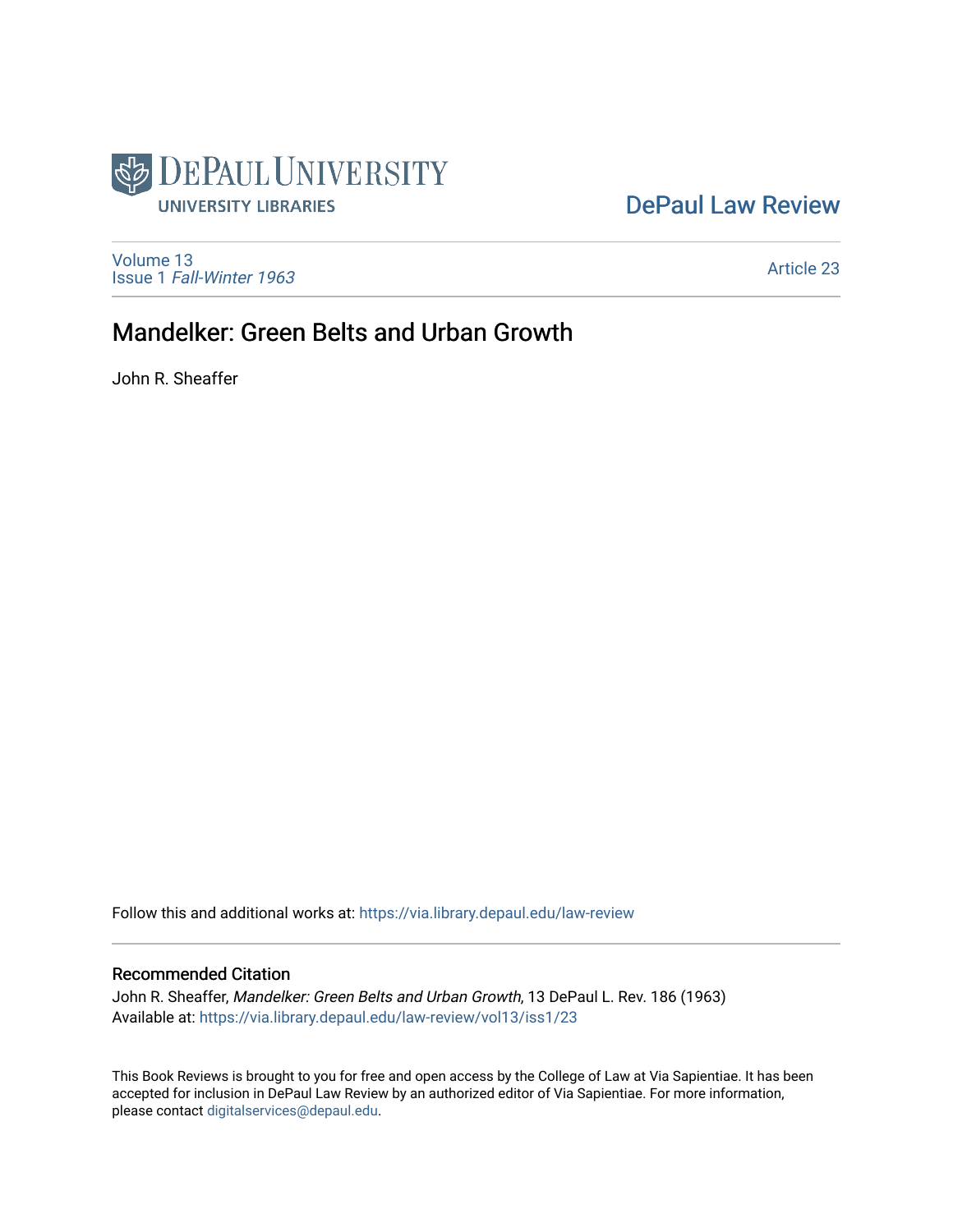*Green Belts and Urban Growth.* **By DANIEL** R. **MANDELKER.** Madison: The University of Wisconsin Press, **1962. Pp.** 176. \$5.00.

The preservation of open space in metropolitan areas has become a topic of national concern. This concern is triggered, in part, **by** the continuing flow of population from rural and small town areas to the large urban centers. This migration has helped to generate the urban sprawl which is plaguing our metropolitan areas.

The application of the English green-belt concept is often heralded as an effective means of controlling urban sprawl. The flowing generalities which are used to describe the success of the English green belts produce an illusion. Americans are led to believe that the problems of urban sprawl and open space can be readily solved if they adopt one simple program-English green-belt controls. Professor Mandelker's analysis of the English green-belt controls points out the shortcomings of the program and suggests, in general terms, possible changes that would strengthen the planning process without destroying its advantages of flexibility and simplicity. Therefore, the book will be of benefit to officials who have the responsibility for developing similar programs in the United States.

*Green Belts and Urban Growth* focuses on the development of planning pol- icy within the legal framework of English planning laws using green-belt controls as an illustration of that policy. Green-belt controls were chosen because they start with a strong policy that is evident.

A historical sketch of the evolution of the concept of green-belt controls is presented and is followed by an adequate discussion of the administration of the green-belt controls. This discussion outlines the procedure by which English planning policies are determined and is followed by sections that discuss the role of the local government, the role of the inquiry *(de novo* hearing) and the role of the ministry (Ministry of Housing) in administering the green-belt controls. Throughout this discussion casual references are made to American experience but there is no attempt to systematically compare and contrast the English and American courses of action. The boundaries of the green belts are portrayed as arbitrary decisions that are difficult to justify on appeal. "No two planners gave the same explanation of the underlining rationale behind greenbelt policy."

In analyzing the administration of the green-belt controls, the author concluded that the dominant note is flexibility. A number of case records were analyzed to make quantitative statements concerning approvals and refusals for development plans. The results showed that fifty per cent of all planning applications for development in the green-belt areas were approved and that of those that were refused, thirty per cent of the appeals were allowed by the Minister of Housing. Green-belt controls typify the *ad hoc* characteristic of English planning administration. Further analysis showed that the refusals appeared to be arbitrary and were backed by vague generalities. The same situation was found when the results of the appeals were analyzed. Here again it was concluded that the reasons were arbitrary or generalized and, in addition, were highly inconsistent.

This careful analysis of the English system sets forth the need for developing green-belt boundaries which are based on variations in the physical environment. The author concludes that, "the product of English green-belt controls has not lived up to its promise, and public disenchantment is all too obvious."